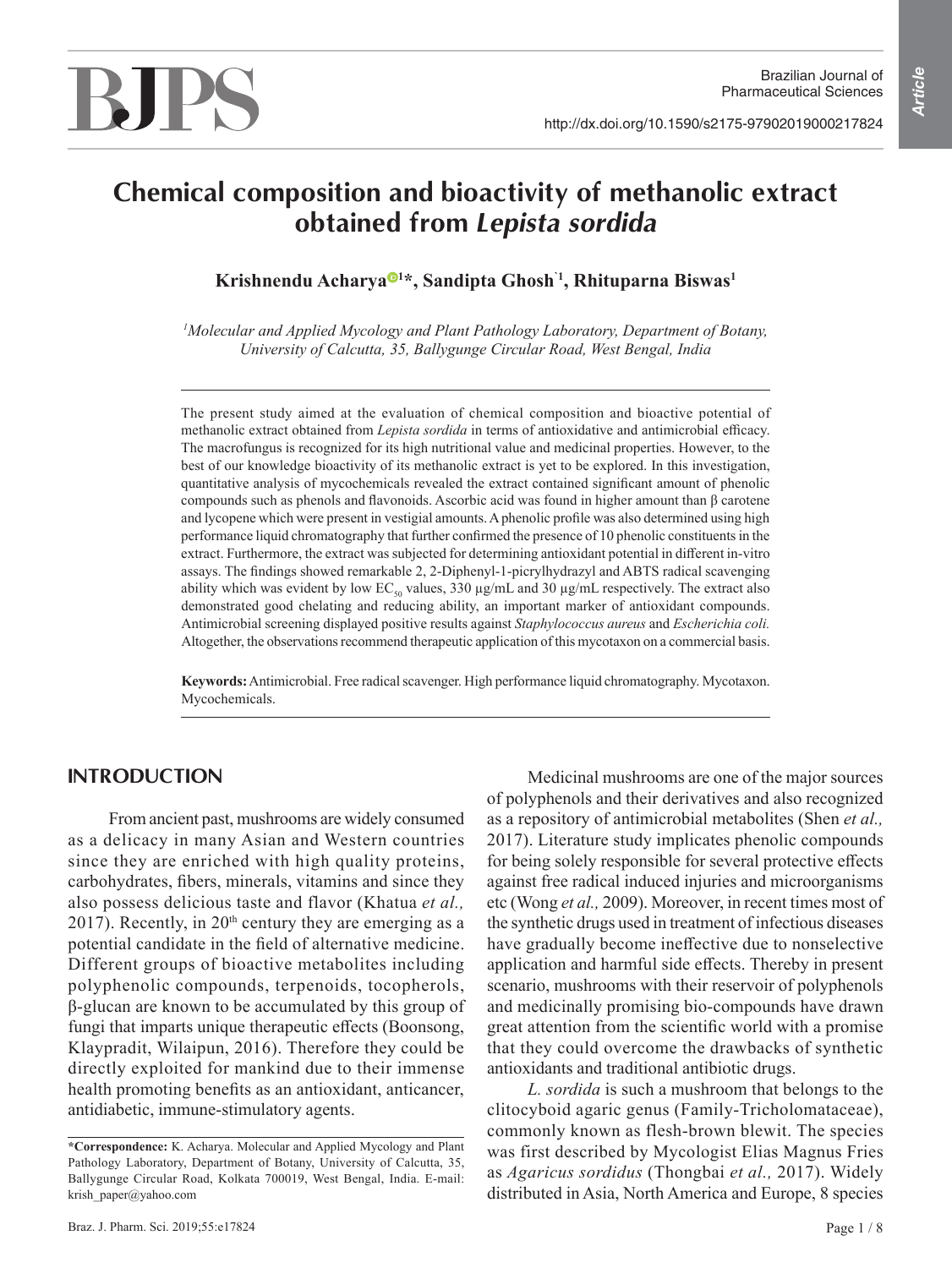of *Lepista* genus have been recorded as edible from all over the world (Alvarado *et al.,* 2015). Among them majority of the medicinal attributes have been assigned to *L. sordida*. A vast number of studies have been documented regarding its ideal condition of cultivation, especially of the Chinese and Thai strains (Tian, Feng, Zhong, 2003; Li *et al.,* 2014, Thongbai *et al.,* 2017). They are described as a rich source of carbohydrates, essential amino acids, dietary fibers (Hu *et al.,* 2016). In addition, many bioactive metabolites namely diterpenoids (lepistal and lepistol), dioxygenated diketopiperazines, lepistamides A–C, diatretol were isolated from submerged mycelial cultures of the macrofungus (Mazur *et al*., 1996; Chen *et al.,* 2011). Its water soluble polysaccharides have shown strong anticancer activity against laryngocarcinoma cells that signaled through HMGB1/NF-κB pathway (Hu *et al.,* 2016). Zhong *et al.* (2013) also demonstrated free radical scavenging and anti-aging effects of an intracellular polysaccharide isolated from submerged mycelial culture of this mushroom. Although there is no report regarding bioactive mycochemical content in methanolic extract of this taxon and free radical scavenging and bactericidal potentials of wild species. Therefore, in the present investigation, we highlight the phenolic profile of the methanolic extract of this mushroom and its concurrent bioactivity so that it will enhance its therapeutic value.

## **MATERIAL AND METHODS**

## **Chemicals**

Acetone, hexane, methanol, aluminum nitrate, sodium acetate, folin-cicolteau reagent, sodium carbonate, oxalic acid, DCPIP dye, ferric chloride, ferrous chloride, ferrozine, potassium ferricyanide, trichloroacetic acid (TCA), 2,2-diphenyl-1-picrylhydrazyl (DPPH), sodium sulfate, ammonium molybdate, 2,2'-Azino-*bis*(3 ethylbenzothiazoline-6-sulfonic acid) (ABTS), potassium persulfate, ascorbic acid, ethylene diaminetetraacetic acid (EDTA), trolox, gallic acid, quercetin, nutrient broth (NB), dimethyl sulphoxide (DMSO), *p*-iodonitrotetrazolium chloride (INT) were purchased from Himedia, Mumbai, India.

## **Test organisms**

Bacterial strains that were used as test organisms, *Bacillussubtilis* MTCC Code 736, *Listeria monocytogenes* MTCC Code 657, *Staphylococcus aureus* MTCC Code 96, *Escherichia coli* MTCC Code 68, *Klebsiella pneumoniae* MTCC Code 109 and *Salmonella typhimurium* MTCC

Code 98 were obtained from MTCC, Institute of Microbial Technology, Chandigarh, India. Bacteria were cultured in nutrient agar medium, aerobic condition at 37<sup>º</sup>C. Before each experiment, subculturing of each strain was carried out in nutrient broth (NB).

## **Instrument**

Bio-Rad iMarkTM Microplate Reader (USA) was used for absorbance measurement of 96 well plate. The instrument consists of an eight-channel, vertical path length photometer that reads at specific wavelengths such as 415, 450, 490, 595, 655, and 750 nm in 96-well microtiter plate.

## **Mushroom collection**

Fresh basidiocarps of wild *L. sordida* were collected from Gangetic plains of Murshidabad district of West Bengal. The mushroom was brought to the laboratory for identification and distinguishing micro-morphological features were documented consulting standard literature (Pegler, 1986). A voucher specimen was preserved in CUH herbarium with the accession number CUHAM165 following the protocol of Pradhan, Dutta, Acharya (2015). Fruiting bodies were dried at 40 °C overnight and then ground in a mixer grinder to obtain a fine powder which was stored in a fresh container for further use.

## **Preparation of methanolic extract**

Dried powdered sample was extracted in methanol and after 24 hours solution was filtered through Whatman filter paper, again fresh solvent was added for re-extraction. Final filtrate obtained was kept at 4 °C for further use. Organoleptic characters of the extract were recorded.

## **Mycochemicals estimation**

Freshly prepared methanolic extract was subjected for quantification of phytochemicals. Total phenol content was estimated using Folin-ciocalteu reagent, gallic acid as standard (Singleton, Rossi, 1965). Flavonoid content was measured using Quercetin (5–20 µg/mL) as standard (Adebayo *et al.,* 2012). Result was expressed as µg of quercetin equivalents per mg of extract. Ascorbic acid content was determined by titration against 2, 6-dichlorophenol indophenol dye (Acharya *et al.,* 2015). β-carotene and lycopene contents were estimated as per our previously published protocol (Acharya *et al.,* 2016).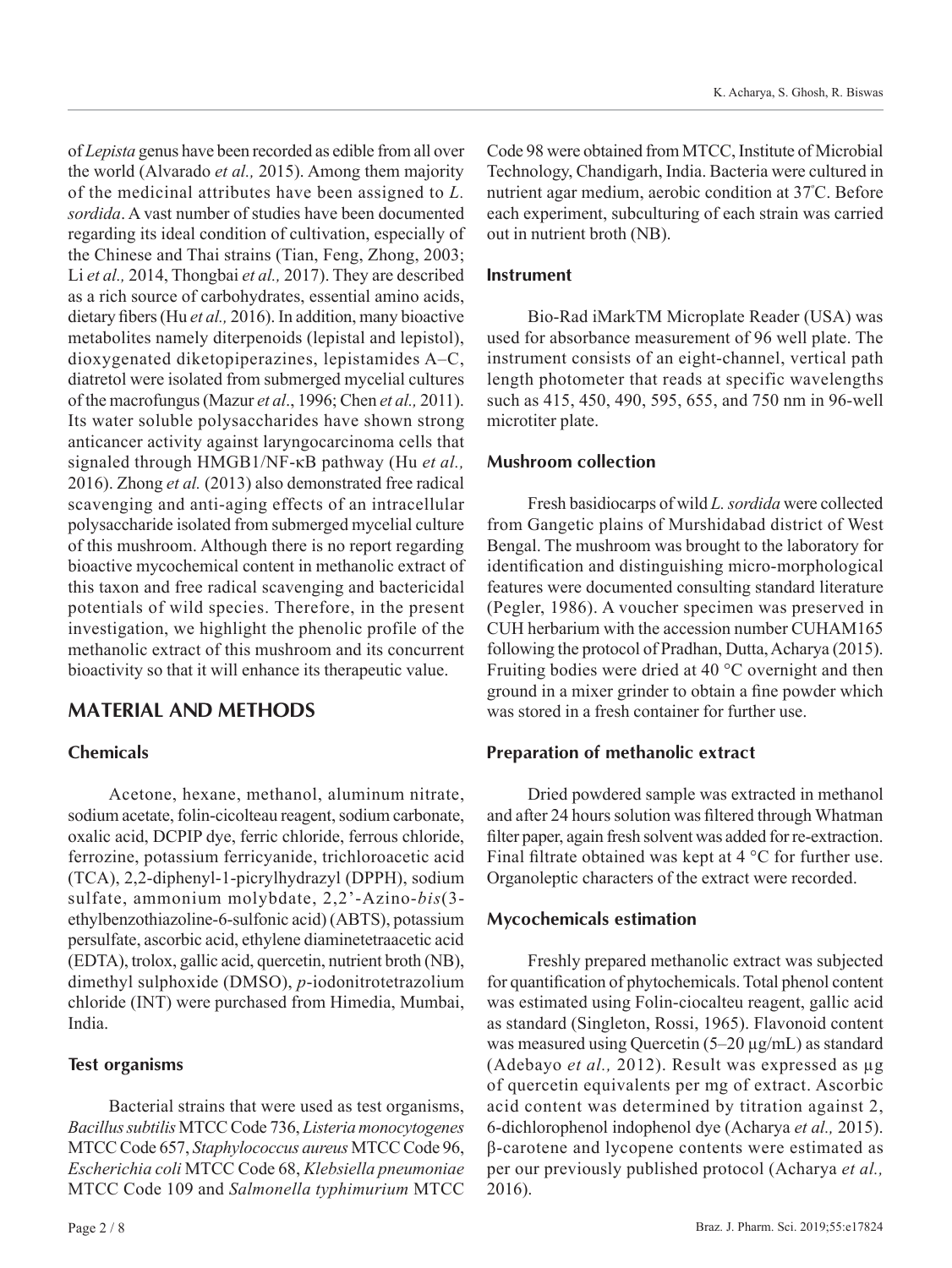#### **HPLC of methanol soluble extract**

The methanolic extract was filtered through 0.2  $\mu$ m filter and 20 µL of the filtrate was loaded in the HPLC system (Agilent, USA). Separation was done on an Agilent Eclipse Plus C18 column (100 mm  $\times$  4.6 mm, 3.5 µm) using a flow rate of 0.8 mL/min at 25 °C. The mobile phase consisted of eluent A (acetonitrile) and eluent B (aqueous phosphoric acid solution, 0.1% v/v). A gradient program was used for elution:  $0-2$  min,  $5\%$  A;  $2-5$  min,  $15\%$  A; 5–10 min, 40% A; 10–15 min, 60% A; 15–18 min, 90% A and absorbance of sample solution was measured at 278 nm (Acharya, Mukherjee, Mitra, 2015).

#### **Antimicrobial assay**

Antimicrobial activity of the extract was determined by microdilution method (Stojković *et al.,* 2013). Freshly prepared inoculi of six bacteria were seeded in a 96 well plate at a concentration of  $1\times10^5$  CFU/mL. Reaction mixture consisted of 200 μL of NB, different concentrations of extracts (50-500  $\mu$ g/mL) and 20  $\mu$ L inoculum. Positive and negative control was prepared by inoculated growth medium without adding test samples and DMSO respectively. Streptomycin was used as standard. Plate was incubated for 24 hours at 37 °C followed by addition of 40  $\mu$ L of INT dye (0.2 mg/mL) in each well and further incubation for 30 minutes.  $IC_{50}$  value was calculated that indicates the concentration at which 50% bacterial growth was inhibited and compared against standard, Streptomycin.

#### **Antioxidant assays**

#### *DPPH radical scavenging assay*

DPPH scavenging potentiality of extracts was evaluated by using 0.004% DPPH in methanol solution and different concentrations of extracts (100-500  $\mu$ g/ mL) following the protocol of Khatua, Ghosh, Acharya (2017). The reaction mixture was incubated for 30 minutes followed by measuring the absorbance at 595 nm in microplate reader. Scavenging activity was represented as percentage of inhibition with respect to ascorbic acid standard.  $EC_{50}$  values were calculated with the help of calibration curve indicating the concentration where 50% DPPH radicals were scavenged. Percentage of scavenging activity was measured using the following formula:

Scavenging percentage  $(\%)$ :  $[A_{DPPH} - A_s] / A_{DPPH} \times 100$ .

 $A_{\text{DPPH}}$  is the absorbance of DPPH solution and  $A_{\text{s}}$  is

the absorbance of the solution containing various concentrations of extract.

#### *Chelating ability of ferrous ions*

For determination of ferrous ion  $(Fe^{2+})$  chelating ability of the extracts, a standard protocol was followed (Khatua, Ghosh, Acharya, 2017). 200 µL reaction mixtures comprised of 3 nM  $\text{FeCl}_2$  (5  $\mu$ L) and different concentrations of extract were prepared separately in a 96 well plate (50-300 µg/mL). Reaction was commenced after addition of 0.12 nM ferrozine (10  $\mu$ L) and after 10 min incubation; absorbance was measured at 595 nm using microplate reader.  $EC_{50}$  values were calculated from graph plotted against EDTA as standard. Results were represented as percentage of suppression of  $Fe^{2+}$ -Ferrozine complex formation.

#### *Reducing power assay*

Additionally, reducing power of the methanolic extract was examined using the following procedures (Khatua, Ghosh, Acharya, 2017). 10 µL of different concentrations of extracts (60-220  $\mu$ g/mL) along with respective amounts of water and 0.2 M Na-phosphate buffer, pH  $6.6$  ( $25 \mu L$ ) were mixed with freshly prepared 1% potassium ferricyanide solution  $(25 \mu L)$  and incubated for 20 minutes at room temperature. After that, 85 μL water and 8.5 μL ferric chloride were added in each well separately. Finally, the optical density was determined at 750 nm using same microplate reader as mentioned earlier. Ascorbic acid was used as standard and  $EC_{50}$  value was evaluated at the concentration exhibiting 0.5 absorbance value.

#### *ABTS radical scavenging assay*

ABTS radical scavenging activity of the methanolic extract was estimated spectophotometrically following the method of Khatua, Ghosh, Acharya (2017). ABTS<sup>+</sup> radical was formed by mixing equal proportion of 7 mM ABTS dissolved in water with 2.45 mM potassium persulfate and then the mixture was kept for 12-16 hours in dark condition at room temperature. Before use, dilution of ABTS·+ solution was executed to get an absorbance of 0.700 at 750 nm. Reaction sets  $(200 \,\mu\text{L})$  were prepared for various concentrations of extract (10-50 µg/mL) and Trolox, a positive control followed by 10 minutes incubation. After incubation absorbance was taken at 750 nm. Percentage of ABTS·+ radical scavenging activity was calculated and  $EC_{50}$  was determined from calibration curve.

#### *Total antioxidant activity*

Total antioxidant activity of the extract was determined as reported by Prieto, Pineda, Aguilar (1999).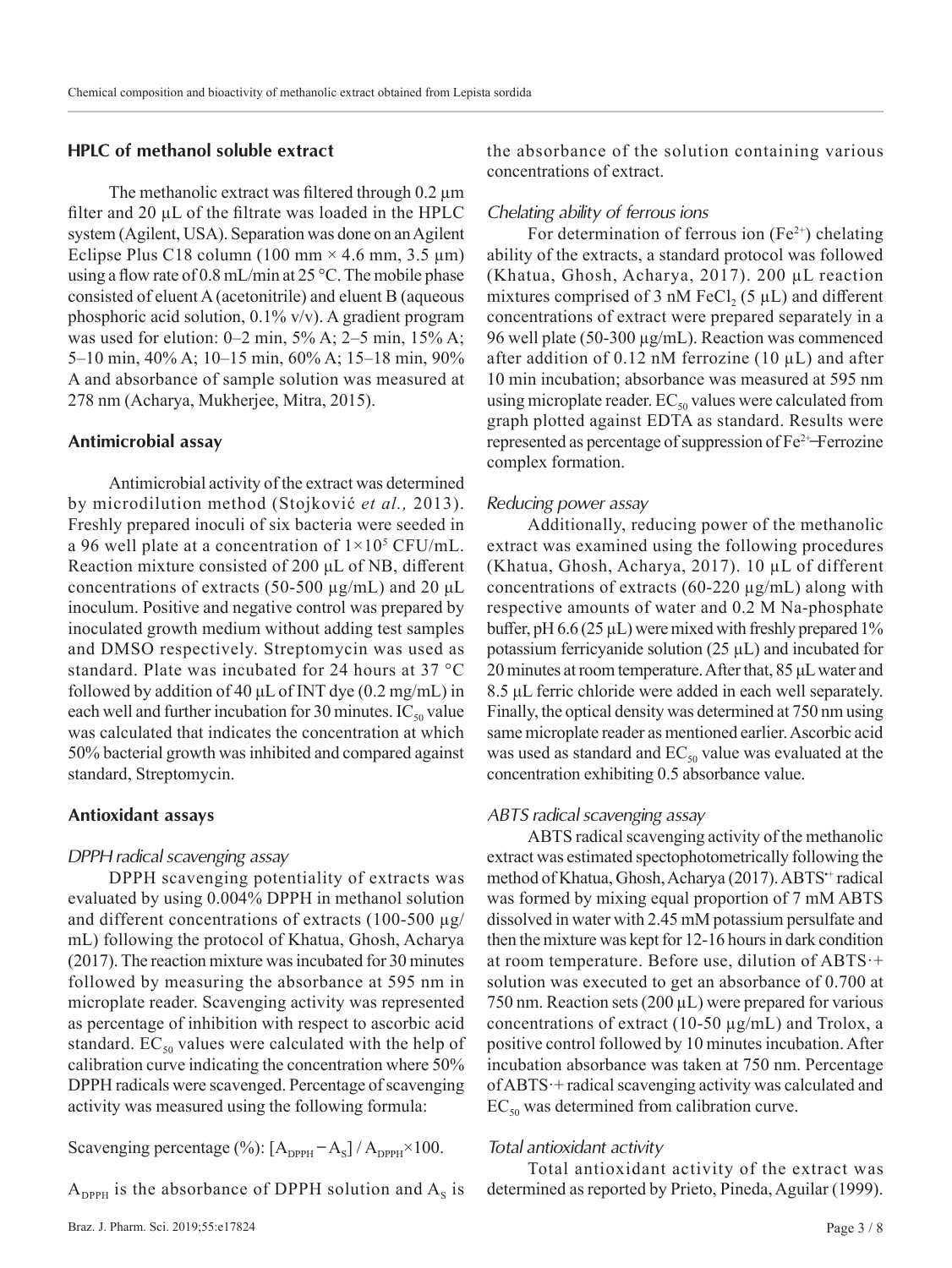3.3 mL reaction mixture contained of 0.3 mL sample solution and 3 mL freshly prepared reagent solution comprising of 0.6 M sulphuric acid, 28 mM sodium sulphate and 4 mM ammonium molybdate. Tubes were incubated at 95 ºC for 90 minutes and after cooling down absorbance were measured at 695 nm against blank. Ascorbic acid  $(1-30 \mu g/mL)$  was used to prepare standard curve and values were expressed as the number of equivalents of ascorbic acid.

#### **Statistical analysis**

Herein, all results are represented as mean  $\pm$  standard deviation of three independent experiments each in triplicates and statistically evaluated using Microsoft® Office Excel (Microsoft®, USA).

## **RESULTS AND DISCUSSION**

## **Mycochemical composition**

Literature studies validated the most effective solvent for extraction of phytochemicals from mushroom is the polar solvent mainly methanol and its extractive yield is also higher compared to other polar solvents (Padalia, Chanda, 2015). Herein methanol is used to extract and quantify mycochemicals present in fruiting bodies of *L. sordida*. The methanolic extract was brown coloured, with an extractive value of 7.8%. Freshly prepared fraction was subjected for quantification of bioactive mycochemicals using standard protocols. Total phenol content was estimated at  $17.1 \pm 0.14$  µg gallic acid equivalent/mg of extract. The extract contained flavonoid accounting for  $0.125 \pm 0.28$  µg quercetin equivalent/ mg of extract. Ascorbic acid was also present in notable amount i.e.  $2.083 \pm 1.08 \,\mu$ g/mg of extract. β-Carotene and

lycopene were found in little amounts  $(0.052 \pm 0.04 \,\mu$ g/mg and  $0.045 \pm 0.01$  μg/mg of the extract respectively). However, our results indicated this methanolic fraction of *L*. *sordida* is more enriched with secondary metabolites than methanol extract of *Schizophyllum commune* (Acharya, Ghosh, Dutta, 2016), *Lentinula edodes*  (Acharya, Mukherjee, Mitra, 2015) as well as Polyphenolrich extract of *Pleurotus flabellatus* (Dasgupta, Sherpa, Acharya, 2014).

## **Chromatographic fingerprinting**

Furthermore, HPLC profile of the extract was recorded that served as a phenolic fingerprint of the fraction. Chromatogram analysis revealed at least 20 components are present excluding solvent peaks (Figure 1) after scanning at 278 nm. Retention times and respective areas of each peak are given in Table I.

## **Antimicrobial activity**

Due to emergence of antibiotic resistant microbial flora, most of the commercially available antibiotic drugs exploited in treatment of several microbial diseases become ineffective (Ventola, 2015). Searching for alternative drugs of natural sources is of utmost need to combat this crisis. The present investigation showed that the methanol extract of *L. sordida* was an efficient antibacterial agent against *S. aureus*, a Gram positive bacterium, although it did not show any effects against *K. pneumonieae* even after high dose treatment. With respect to Table II, Gram positive bacteria including *S. aureus*, *L. monocytogenes* and *B. subtilis* were more susceptible to the extract as indicated by low  $IC_{50}$ values than Gram negative ones. The result is consistent with diterpenoid lepistal activity as reported by Mazur *et al.*  (1996).



**FIGURE 1 -** Enlarged HPLC chromatogram of methanolic fraction obtained from *Lepista sordida*.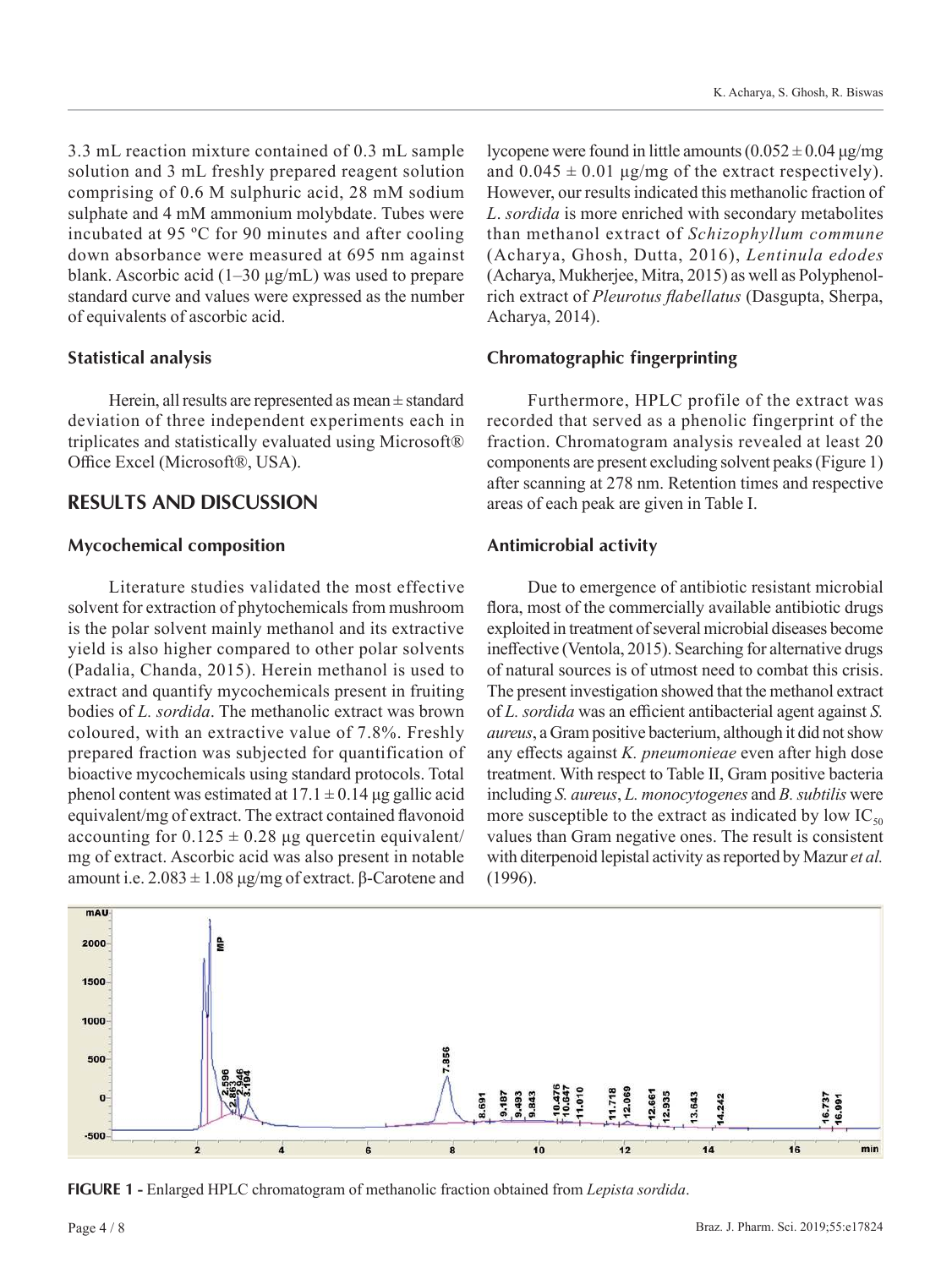| Peak number             | <b>Retention time</b><br>(min) | Area (AU) |
|-------------------------|--------------------------------|-----------|
| 1                       | 2.596                          | 1714.413  |
| $\mathbf{2}$            | 2.863                          | 56.859    |
| 3                       | 2.946                          | 736.710   |
| $\overline{\mathbf{4}}$ | 3.194                          | 2566.952  |
| 5                       | 7.856                          | 1.273     |
| 6                       | 8.691                          | 113.827   |
| 7                       | 9.187                          | 533.060   |
| 8                       | 9.493                          | 506.852   |
| 9                       | 9.843                          | 1050.524  |
| 10                      | 10.476                         | 108.999   |
| 11                      | 10.647                         | 214.414   |
| 12                      | 11.010                         | 63.285    |
| 13                      | 11.718                         | 58.162    |
| 14                      | 12.069                         | 601.199   |
| 15                      | 12.661                         | 15.939    |
| 16                      | 12.935                         | 80.007    |
| 17                      | 13.643                         | 100.456   |
| 18                      | 14.242                         | 49.006    |
| 19                      | 16.737                         | 13.838    |
| 20                      | 16.991                         | 14.679    |

**TABLE I -** HPLC profile of methanolic fraction obtained from *Lepista sordida*

## **Antioxidant assay**

For determination of antioxidative potentiality of any compounds, one single assay would not be able to confirm accurately an agent's true potential basically for the fact that antioxidant activity entails multiple processes such as reactive radical scavenging, metal chelation, reducing power etc. Therefore in the present investigation, five different in vitro assays were performed to evaluate antioxidative efficacy of *L. sordida*.

DPPH; an organic commercially accessible free radical was utilized as a simple method of screening of free radical scavenging potentiality of test compounds. Antioxidant molecules can effectively scavenge DPPH radical that visibly reflects to the discoloration of violet coloured DPPH solution. Therefore, the more rapidly the colour changes, the more powerful the free radical scavenging activity of the extract. In the present study, methanolic extract of *L. sordida* exhibited excellent scavenging activity that increased upto 71.63% at the higher doses of 500  $\mu$ g/mL (Figure 2). EC<sub>50</sub> value has been presented in Table III, andit depicts methanolic extract of *L. sordida* as a strong antioxidative fraction in comparison with methanolic extract of *L. sordida* (EC<sub>50</sub> 9.82 mg/mL) (Heleno *et al.,* 2010) and ethanolic extract of *Entoloma lividoalbum* (EC<sub>50</sub> 2.13 mg/mL) (Dasgupta, Rai, Acharya, 2015) and *Macrocybe crassa* (EC<sub>50</sub> 1.66 mg/mL) (Khatua, Acharya, 2014).

Furthermore, chelating capacity of the extract was determined by ferrozine assay. The principle is based on interruption of ferrous ion-ferrozine complex production by antioxidant compounds which chelate ferrous ions thus inhibiting free radical generation. In the present study, the methanolic extract demonstrated good chelating activity as the violet coloured complex was maximally inhibited at the highest concentration of the extract  $(300 \mu g/mL)$ . Figure 2 depicts that at concentrations of 70, 100 and 300 µg/mL, the fraction exhibited remarkable chelating activity at the rate of 19.47%, 49.8% and 74.03% respectively. In our previous publication, chelating ability of ethanolic extract from *Termitomyces clypeatus* had been recorded (Mitra *et al.*, 2016) which exhibited higher  $EC_{50}$  value of 0.21 mg/mL compared to *L. sordida* ( $EC_{50}$  $177 \pm 1.25 \,\mu g/mL$ ).

Reducing power is usually categorized as an indicator of antioxidative efficacy of test compounds. It depends on electron donating capacity of compounds that reduce Fe<sup>3+</sup>/ferricyanide complex to Fe<sup>2+</sup> form (Boonsong, Klaypradit, Wilaipun, 2016). Yellow colored reaction

**TABLE II** - Antimicrobial activity of methanolic fraction extracted from *Lepista sordida*. Results are represented as IC<sub>50</sub> value (mean  $\pm$  standard deviation; n = 3)

| <b>Bacterial types</b> | <b>Bacterial strains</b>  | $IC_{50}$ value ( $\mu$ g/mL) | Streptomycin (µg/mL) |
|------------------------|---------------------------|-------------------------------|----------------------|
|                        | a) Bacillus subtilis      | 535.76                        | 5.608                |
| Gram positive          | b) Listeria monocytogenes | 288.95                        | 4.68                 |
|                        | c) Staphylococcus aureus  | 30.6                          | 6.295                |
|                        | a) Escherichia coli       | 90                            | 5.415                |
| Gram negative          | b) Salmonella typhimurium | 658.83                        | 5.092                |
|                        | c) Klebsiella pneumonieae | Nil                           | 5.294                |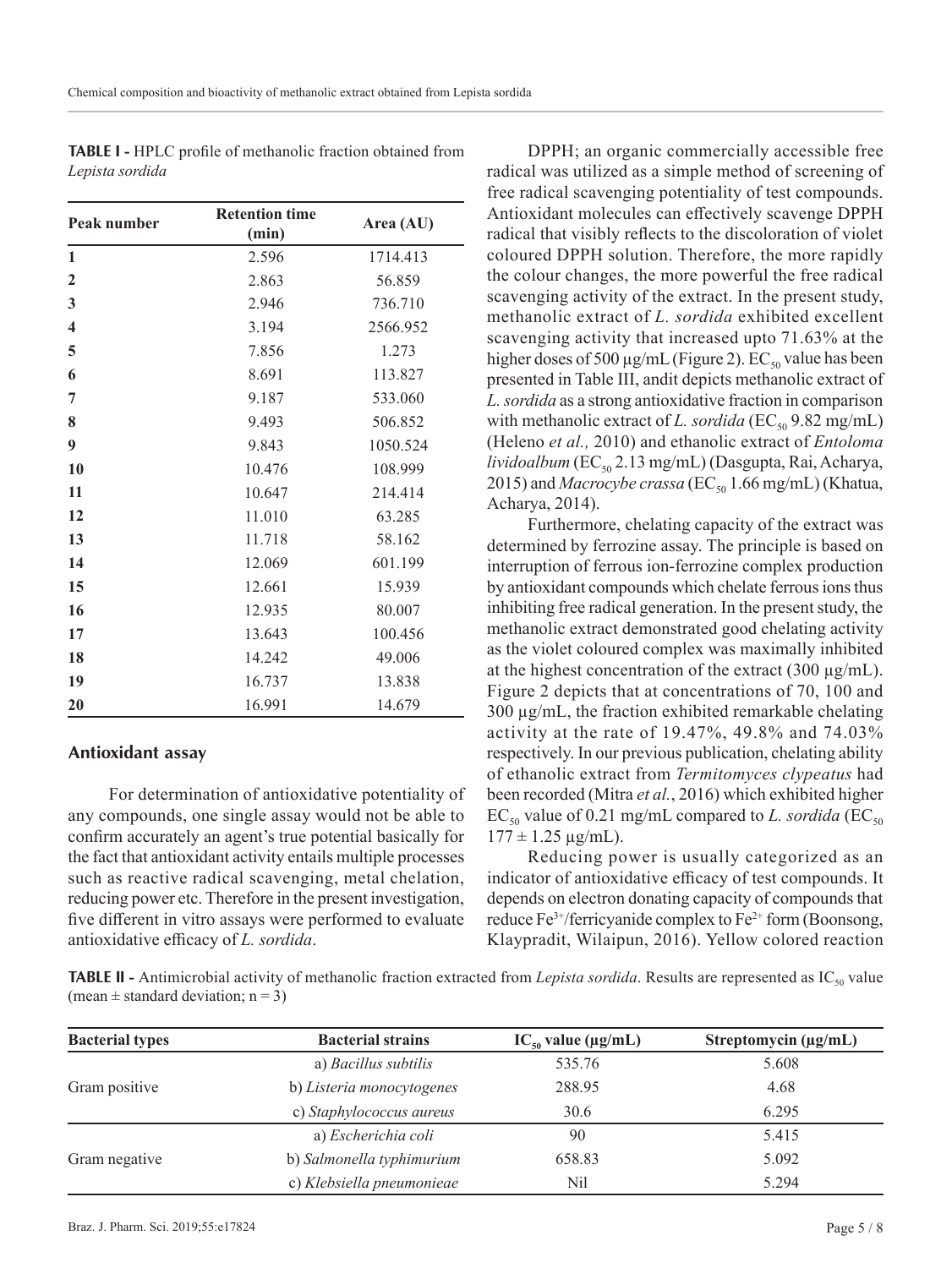mixture gradually changes to various shades of green colour denoting reducing ability of test sample as the concentration of sample increases. Figure 2 shows that reducing capacity of the methanolic extract had a strong dose dependent increment, maximum at 220 µg/mL (absorbance-0.62). However the sample exhibited better activity ( $EC_{50}$  160  $\pm$  0.89  $\mu$ g/mL) than methanolic extract of *Pleurotus sajor-caju* (EC<sub>50</sub> 1.31 mg/mL) and *P. sapidus* (EC<sub>50</sub> 2.53 mg/mL) (Jeena *et al.*, 2014).

ABTS radical scavenging assay was performed which is considered as one of the time-saving simple technique to determine free radical scavenging potentials of natural compounds. In this method, directly produced blue-green ABTS<sup>++</sup> radical is reduced to its natural colorless form in presence of antioxidant molecules (Islam, Yu, Xu, 2016). Herein, the methanolic extract of *L*. *sordida* possessed a remarkable scavenging activity which gradually increased from 29.73% to 65.47% at 20 µg/mL and 40 µg/mL concentrations respectively (Figure 2).  $EC_{50}$  value was found to be comparatively lower indicating strong scavenging activity than methanolic extract of *Pleurotus ostreatus* ( $EC_{50}$  76.63 mg/mL) as reported by González-Palma *et al*. (2016).

Finally, total antioxidant capacity was measured using Phosphomolybdenum method and the value was compared with natural antioxidant ascorbic acid. Results showed that 1 mg of extract was equivalent to  $36.25 \mu g$ of ascorbic acid.

## **CONCLUSION**

The present study reveals that the methanolic extract of *L. sordida* has an excellent free radical scavenging potency which may correlate with the presence of significant amount of antioxidant compounds such as phenols, flavonoids and ascorbic acid. However, HPLC data served as phenolic fingerprint of this mushroom and confirmed the bioactive properties of the extract. Thus



**FIGURE 2 -** Antioxidant activity of methanolic extract from *Lepista sordida* A) DPPH radical scavenging activity B) Chelating ability C) Reducing power D) ABTS radical scavenging activity.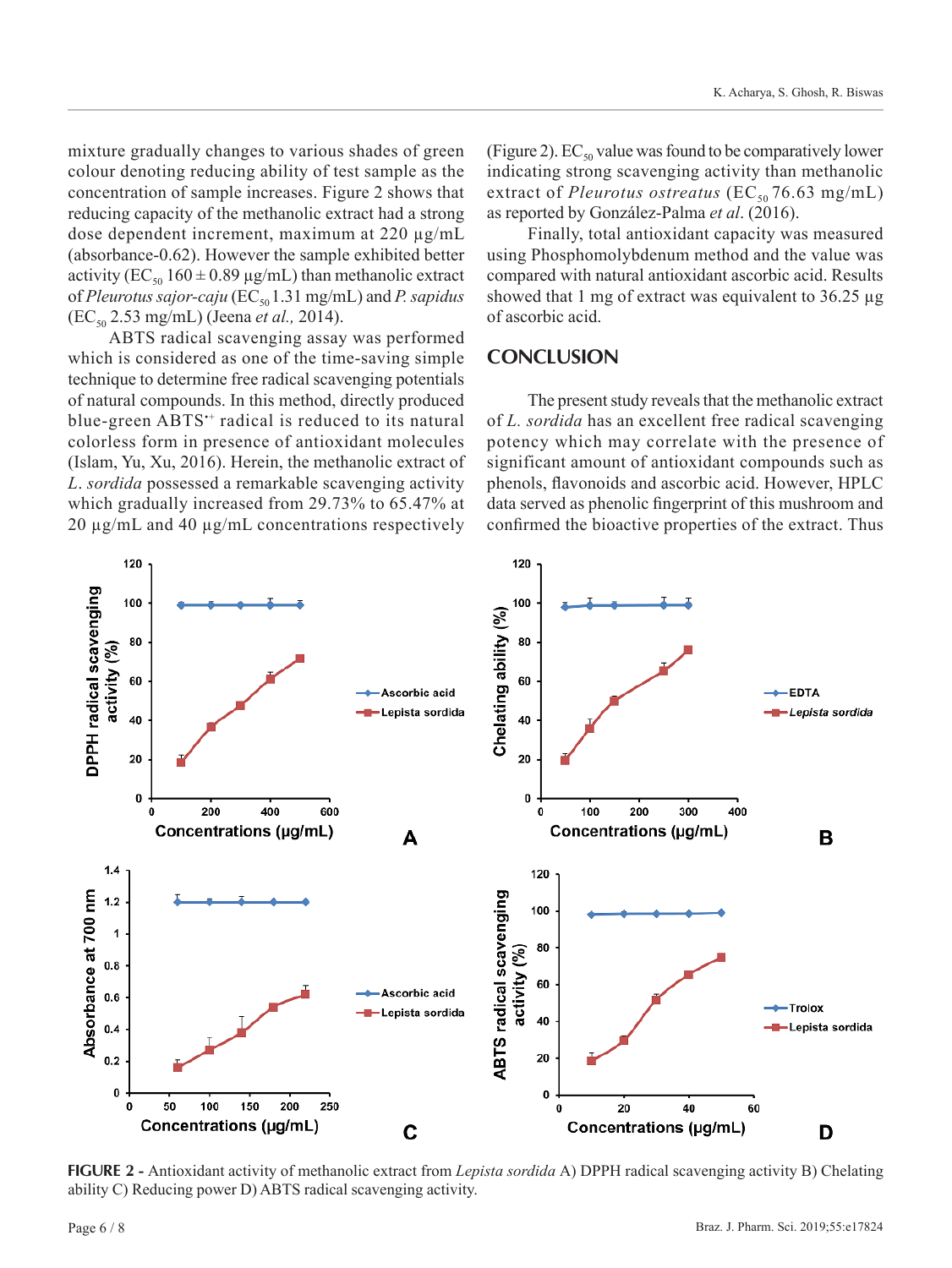**TABLE III -** Antioxidant activity of methanolic fraction extracted from *Lepista sordida*. Results are expressed in EC50 values (mean  $\pm$  standard deviations; n=3)

| <b>Antioxidant assays</b>        | Methanolic extract $(\mu g/mL)$ | Standard $(\mu g/mL)$ |
|----------------------------------|---------------------------------|-----------------------|
| DPPH radical scavenging activity | $330 \pm 0.23$                  | $7.69 \pm 0.03$       |
| Chelating ability of ferrous ion | $177 \pm 1.25$                  | $11.81 \pm 0.02$      |
| Reducing power                   | $160 \pm 0.89$                  | $18.74 \pm 0.01$      |
| ABTS radical scavenging activity | $30 \pm 2.29$                   | $3.18 \pm 0.01$       |

the investigation will help to exploit this mushroom as an alternative resource of natural antioxidants to synthetic ones such as BHA, BHT etc that possess harmful effects on human health. Moreover, the extract was also effective against tested gram negative and gram positive bacteria indicating its possible application as potential source of antibiotics.

## **ACKNOWLEDGEMENT**

Authors are thankful to DST, FIST, Government of India for providing financial support for departmental instrumental facilities.

## **REFERENCES**

Acharya K, Bera M, Tarafder E, Dasgupta A. Pharmacognostic standardization of *Ganoderma lucidum*: A commercially explored medicinal mushroom. Der Pharm Lett. 2015;7(7):175- 181

Acharya K, Ghosh S, Dutta AK. Pharmacognostic standardization based on physicochemical and molecular parameters of a medicinal mushroom *Schizophyllum commune*. Orient Pharm Exp Med. 2016;16(4):259-266.

Acharya K, Ghosh S, Khatua S, Mitra P. Pharmacognostic standardization and antioxidant capacity of an edible mushroom *Laetiporus sulphureus*. J Verbr Lebensm. 2016;11(1):33-42.

Acharya K, Mukherjee S, Mitra P. Pharmacognostic standardisation of *Lentinula edodes*: A widely explored medicinal mushroom. Int J Pharmacog Phytochem Res. 2015;7(4):866-872.

Adebayo EA, Oloke JK, Ayandele AA, Adegunlola CO. Phytochemical, antioxidant and antimicrobial assay of mushroom metabolite from *Pleurotus pulmonarius*–LAU 09 (JF736658). J Microbiol Biotech Res. 2012;2(2):366-374.

Alvarado P, Moreno G, Vizzini A, Consiglio G, Manjón JL, Setti L. Atractosporocybe, Leucocybe and Rhizocybe: three new clitocyboid genera in the tricholomatoid clade (Agaricales) with notes on Clitocybe and Lepista. Mycologia. 2015;107(1):123- 136.

Boonsong S, Klaypradit W, Wilaipun P. Antioxidant activities of extracts from five edible mushrooms using different extractants. Agric J Nat Resour. 2016;50(2):89-97.

Chen X-L, Wu M, Ti H-H, Wei X-Y, Li T-H. Three new 3,6-Dioxygenated Diketopiperazines from the basidiomycete *Lepista sordida*. Helv Chimica Acta. 2011;94(8):1426-1430.

Dasgupta A, Rai M, Acharya K. Phytochemical analysis and in vitro antioxidant activity of a wild edible mushroom *Entoloma lividoalbum*. Asian J Pharm Clin Res. 2015;8(5):171-174.

Dasgupta A, Sherpa AR, Acharya K. Phytochemical screening and antioxidant capacity of polyphenolrich fraction of *Pleurotus flabellatus*. J Chem Pharm Res. 201;6(5):1059-1065.

González-Palma I, Escalona-Buendía HB, Ponce-Alquicira E, Téllez-Téllez M, Gupta VK, Díaz-Godínez G, et al. Evaluation of the antioxidant activity of aqueous and methanol extracts of *Pleurotus ostreatus* in different growth stages. Front Microbiol. 2016;7:1-9.

Heleno SA, Barros L, Sousa MJ, Martins A, Ferreira ICFR. Tocopherols composition of Portuguese wild mushrooms with antioxidant capacity. Food Chem. 2010;119(4):1443-1450.

Hu W, Lin J, Su L, Liu M. LSPb1 inhibits the proliferation of laryngeal squamous cell cancer and neonatal vessels via HMGB1/NF-B pathway. Int J Clin Exp Med. 2016;9(11):21458- 21465.

Islam T, Yu X, Xu B. Phenolic profiles, antioxidant capacities and metal chelating ability of edible mushrooms commonly consumed in China. LWT - Food Sci Technol. 2016;72:423-431.